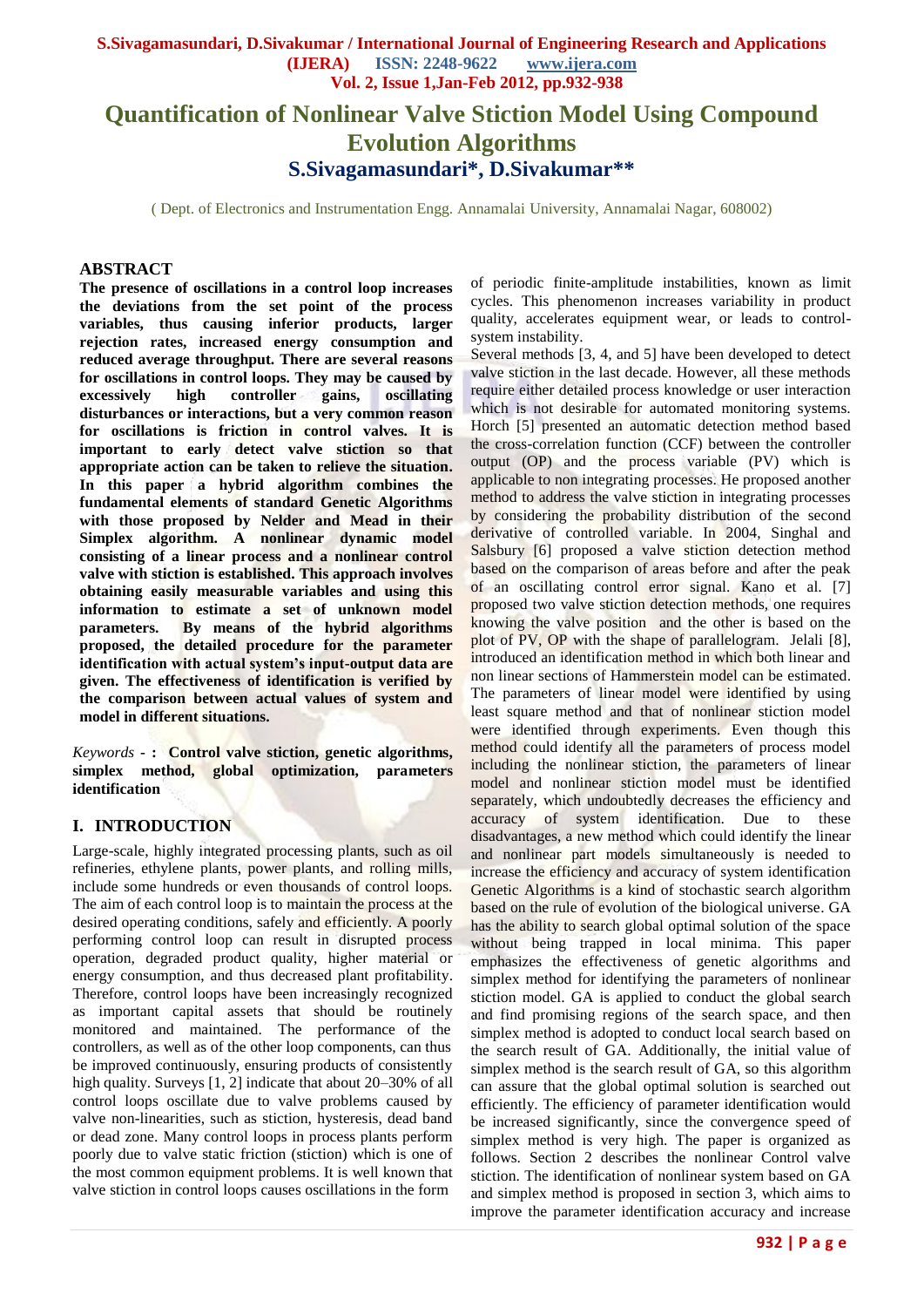the efficiency of system identification. In section 4, through computer simulation, the efficiency and advantages of the proposed method are validated, and the identification results are verified in section 5 by using the input-output data of laboratory system.

## **II. CONTROL VALVE STICTION**

Fig.1 shows the general structure of a pneumatic control valve. Stiction occurs when the smooth movement of the valve stem is hindered by excessive static friction at the packing area. The sudden slip of the stem after the controller output sufficiently overcomes the static friction caused undesirable effect to the control loop. Stiction, or high static friction, can be defined as the valve damage that keeps the stem from moving, as the static friction exceeds the dynamic friction. As a consequence, the force to move the stem is generally larger than the desired new stem value, and the movement is jumpy. A valve "suffering from stiction" will have phase plot as shown in Fig. 2, with four components such as deadband (DB), stick band (SB), slip jump (J) and moving phase (MP). The method assumes that the process and controller have linear behaviour, while the nonlinear behaviour in the loop is inserted by the sticky valve.

Fig.2 illustrates the input-output behaviour for control valve with stiction. The dash-dotted line represents the ideal control valve without any friction. Stiction consists of primarily of dead band, stick band, slip jump and the moving phase [9]. For control valve under stiction resting at point a, the valve position remains unchanged even when the controller output increases due to the dead band caused by the static friction. When the controller output exceeds the maximum static frictional force, *fS*, the valve starts to respond. A slip jump of magnitude J is incurred when the valve starts to move at point b when the frictional force *f<sup>S</sup>* convert to kinetic force  $f<sub>D</sub>$ . From c to d, the valve position varies linearly. The same scenario happens when the valve stops at point d, and when the controller output changes direction. Parameter S represents the dead band plus stick band regions. Some simple relations of parameters can be observed from the fig. 2.



Fig.1 Structure of pneumatic control valve

$$
S = fS + fD
$$
  
\n
$$
J = fS - fD
$$
  
\n
$$
Deadband = 2fD
$$
 (1)

Where  $f_S$  is the maximum static friction and  $f_D$  is kinetic friction.



## Fig.2 Input output Behaviour of Valve Stiction

The model used in this work is proposed by He et. al. [10], Fig.3 shows the flowchart of He's two parameter stiction model. Here  $u(t)$  is the controller output,  $u<sub>v</sub>(t)$  is the valve position,  $u_1$  is an intermediate variable, and the variable  $u_r$ is the residual force acting on the valve that has not materialized a valve move. He's two parameter model naturally handles both deterministic and stochastic signals, and is flexible in simulating different types of stiction by tuning  $f_S$  and  $f_D$ . It is worth noting that He's two-parameter model assumes that the valve stops at each sampling interval.



Fig.3 Flowchart of He"s two parameter stiction model

# **III. IDENTIFICATION OF NONLINEAR VALVE STICTION BASED ON GA AND SIMPLEX METHOD**

This section describes a method to compute both stiction parameters and plant model, using only normal operating data. Data from process variable (PV) and controller output (OP) are required. Here, only first order model is used. However, the methodology is adequate for second orders, integrating process and others also. The approach uses the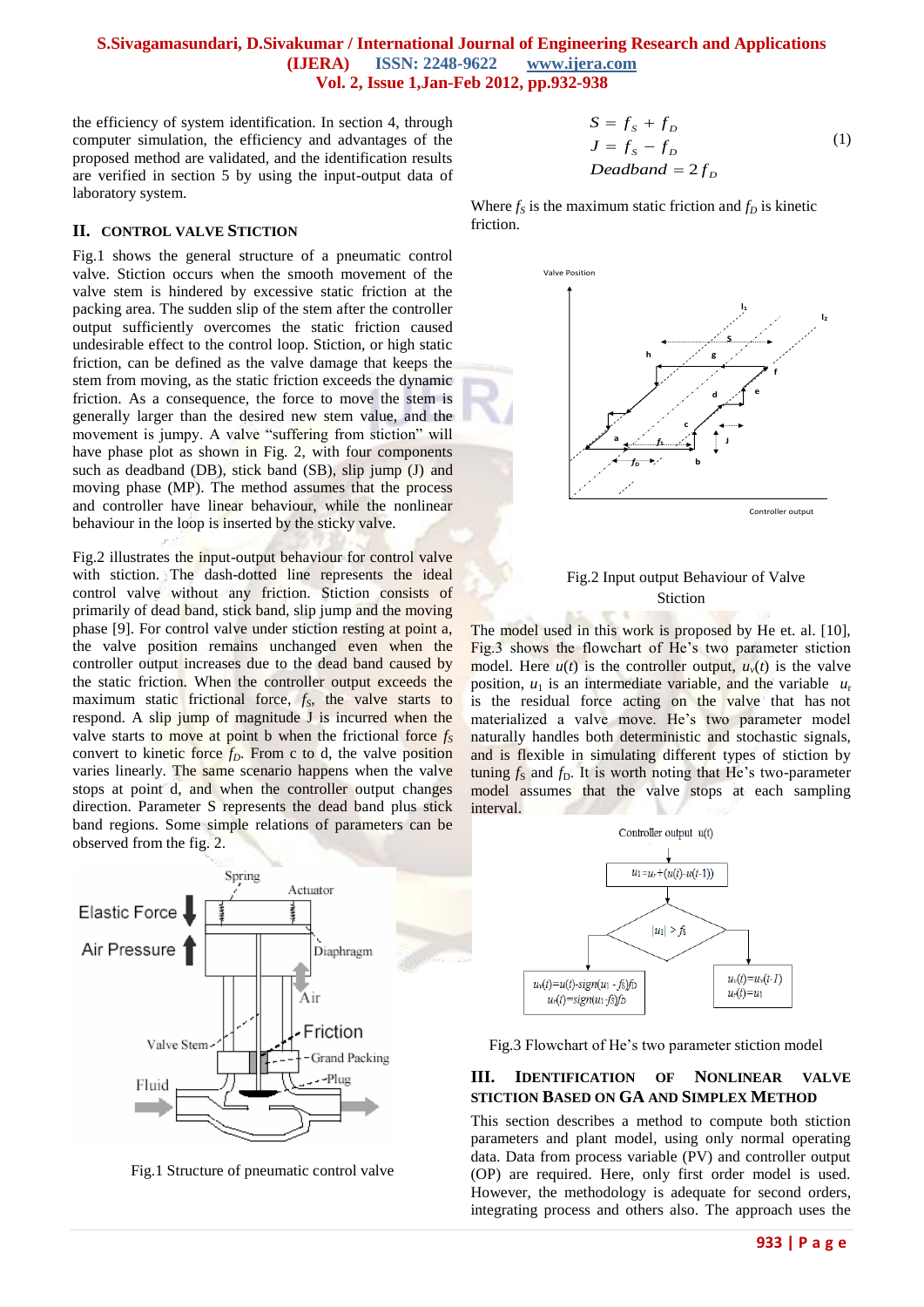V. B

following assumptions, which are quite similar to the other methods available in the literature:

- The plant model is (locally) linear.
- The loop nonlinearity is caused by the valve.
- The stiction model can be considered a Hammerstein model.

The proposed method computes both process and stiction parameters in a single step, using a hybrid optimization algorithm. This is the difference between this work and the work proposed by Jelali [8], where a two step procedure is used. The optimization problem for a first order model and that of control valve stiction model to be solved is:

$$
J = \min(K, \, \text{tau}, f_S, f_D) \tag{2}
$$

Where K and 'tau' are process static gain and process time constant respectively  $f_S$  and  $f_D$  are valve stiction parameters. The proposed technique can be easily extended to higher order or integrating processes.

#### **3.1 OPERATION OF GENETIC ALGORITHM PROCESS**

Computationally simple yet powerful search algorithms, Genetic Algorithms (GAs) are search methods that seek to reproduce mathematically the mechanisms of natural selection and population genetics, according to the biological processes of survival and adaptation [17]. In solving problems by means of GA the following steps are carried out:

*Step 1*: Before applying GA procedure, an appropriate set of codes compatible with the nature of the problem is determined.

*Step 2*: A randomly selected initial population is formed.

*Step 3*: Combination value of each string in the initial population is calculated.

*Step 4*: In order to change the population and create new generation, crossover and mutation operators are used.

*Step 5*: The new population is evaluated and genetic algorithm procedure is carried out until the best solution value is reached.

#### **3.2 NELDER MEAD SIMPLEX SEARCH METHOD**

The Nelder-Mead simplex algorithm appeared in 1965 and is now one of the most widely used methods for nonlinear unconstrained optimization [18]. The Nelder-Mead method attempts to minimize a scalar-valued nonlinear function of n real variables using only function values, without any derivative information (explicit or implicit). The Nelder-Mead method falls in the general class of direct search methods. Four scalar parameters must be specifed to define a complete Nelder-Mead method: coefficients of *reflection* (ρ), *expansion* (χ), *contraction* (γ), and *shrinkage* (σ). These parameters should satisfy  $ρ > 0$ ;  $χ > 1$ ;  $χ > ρ$ ;  $0 < γ < 1$  and 0  $\sigma$  < 1. Let  $f(x)$  be the function for minimization. *x* is a vector in n real variables. Let, there are  $n+1$  initial points for *x* and the following steps are carried out:

*Step 1:* (*Order)* Order the *n+1* vertices to satisfy

 $f(x_1) \leq f(x_2) \leq \ldots \leq f(x_{n+1}),$ 

using the tie-breaking rules given below. *Step 2:( Reflect)* Compute the *reflection point*  $x_r$  from

$$
x_r = \bar{x} + \rho(\bar{x} - x_{n-1}) = (1 + \rho)\bar{x} - \rho x_{n-1}
$$
 (3)

Where  $\bar{x} = \sum x_i / n$ *n i i* /  $=\sum_{i=1} x_i / n$  is the centroid of *n* best points. (all

vertices except for  $x_{n+1}$ ). Evaluate  $f_r = f(x_r)$ . If  $f_1 \leq f_r < f_n$ , ecept the reflected point *x<sup>r</sup>* and terminate the iteration. *Step 3:*(*Expand*) If  $f_r < f_l$ , calculate the expansion point  $x_e$ ,

$$
x_e = \overline{x} + \chi(x_r - \overline{x}) = \overline{x} + \rho \chi(\overline{x} - x_{n-1}) = (1 + \rho \chi)\overline{x} - \rho \chi x_{n-1}
$$
(4)

and evaluate  $f_e = f(x_e)$ . If  $f_e < f_r$ , accept  $x_e$  and terminate the iteration; otherwise (if  $f_e \geq f_r$ ), accept  $x_r$  and terminate the iteration.

*Step 4:*(*Contract*) If  $f_r \geq f_n$ , perform a contraction between *x* and the better of  $x_{n+1}$  and  $x_r$ .

a. *Outside*. If  $f_n \leq f_r < f_{n+1}$  (i.e.  $x_r$  is strictly better than  $x_{n+1}$ ), perform an outside contraction: calculate

$$
x_c = \overline{x} + \gamma(x_r - \overline{x}) = \overline{x} + \gamma \rho(\overline{x} - x_{n-1}) = (1 + \rho \gamma)\overline{x} - \rho \gamma x_{n-1} (5)
$$
  
and evaluate  $f - f(x)$ . If  $f < f$  accept x, and terminate the

and evaluate  $f_c = f(x_c)$ . If  $f_c \leq f_r$ , accept  $x_c$  and terminate the iteration; otherwise, go to step 5 (perform a shrink). b. *Inside*. If  $f_r \geq f_{n+1}$ , perform an *inside contraction*: calculate

 $x_{cc} = \bar{x} + \gamma(\bar{x} - x_{n-1}) = (1 - \gamma)\bar{x} + \gamma x_{n+1}$  (6)

and evaluate  $f_{cc} = f(x_{cc})$ . If  $f_{cc} < f_{n+1}$ , accept  $x_{cc}$  and terminate the iteration; otherwise, go to step 5(perform a shrink). *Step 5:( Perform a shrink step)* Evaluate *f* at the *n* points

$$
v_i = x_1 + \sigma (x_i - x_1) \tag{7}
$$

 $i = 2, \ldots, n+1$ . The (unordered) vertices of the simplex at the next iteration consist of  $x_1$ ,  $v_2$ , ...,  $v_{n+1}$ .

The combination of local (Simplex method – Nelder  $\&$ Mead) and global (Genetic Algorithms) search methods are used for identifying the parameters of the process and control valve stiction models. GA performs well for a global search and is capable of quickly finding promising regions of search space. In order to improve the efficiency of parameter identification, simplex method is applied to continue the optimization by using the search result of GA as its initial solution. In order to conduct system identification by using GA, the initial population and selection strategy need to be ascertained, and crossover, mutation, decode and individual evaluation also should be conducted. The best solution found by GA, according to a certain convergence criterion, here established as the number of generations, is used as the starting point for the Simplex method. Therefore, problems associated with the GA's slow convergence and the convergence to a local optimum can be reduced.

#### **IV. SIMULATION RESULTS**

The basic components of nonlinear system identification is as shown in Fig. 4; where,  $u(k)$  is the input signal of actual system;  $y(k)$  is the output signal of actual system;  $\hat{y}(k)$  is the output signal of simulation system(Estimation); *e*(*k*) is the error signal, which is used to compute the objective function. The optimization algorithms are used to adjust the parameters of the simulation system, which makes the error signal as small as possible.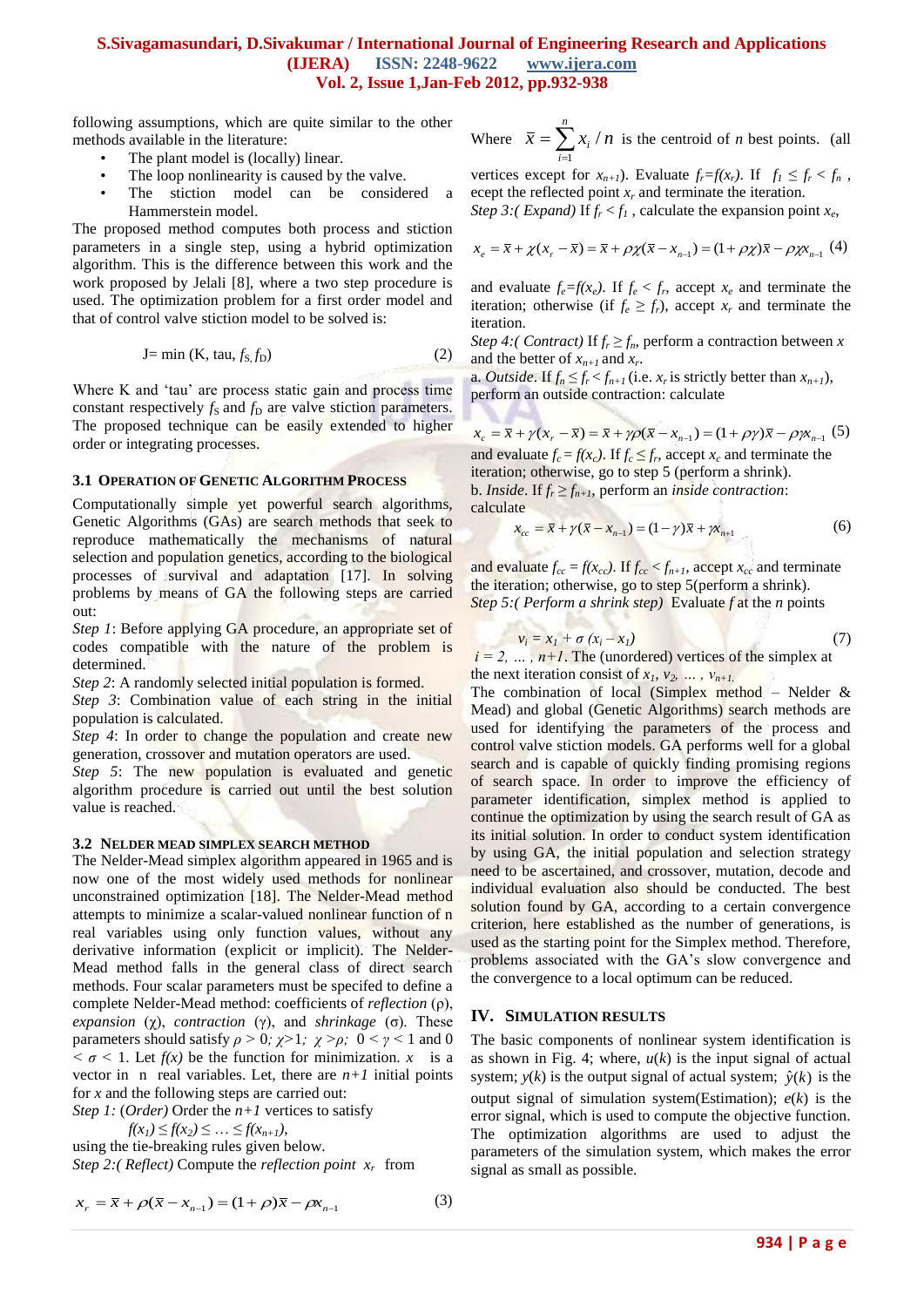

Fig.4 Frame work of parameter estimation

The parameters of GA and simplex algorithm are given in Table.1 and Table.2.

| <b>Parameter</b>                                   | <b>Values</b> |  |
|----------------------------------------------------|---------------|--|
| Crossover probability $(p_c)$                      | 0.6           |  |
| Mutation probability( $p_m$ )                      | 100           |  |
| Total generations of evolution( $K_{\text{max}}$ ) | 100           |  |
| The size of population $(M)$                       | 60            |  |

**Table 2. Parameters of simplex algorithm**

| <b>Parameter</b>                  | <b>Values</b> |  |  |  |
|-----------------------------------|---------------|--|--|--|
| Contraction coefficient $(y)$     | 0.5           |  |  |  |
| Expansion coefficient( $\chi$ )   |               |  |  |  |
| Initial step $(h)$                | 0.005         |  |  |  |
| Reflection Coefficient( $\rho$ )  |               |  |  |  |
| Shrinkage Coefficient( $\sigma$ ) | 0.5           |  |  |  |

The objective function is chosen as

$$
F = \sum_{k=1}^{M} (y(k) - \hat{y}(k))^2
$$
 (8)

Here *M* is the number of input-output data points used in the identification. The objective of this section is to show the applicability of the proposed method in a set of simulation studies. All simulations use a PI controller and a first order transfer function. The parameters of valve stiction model is identified by using actual input-output data, and the sampling period is 0.1s. The input-output data must reflect the real characters of the control valve stiction, which would increase the parameter identification accuracy. The time responses of Measured and Predicted process variables for three stiction cases are as shown in Fig.5, 6 and 7.



Fig. 5 Time response of Measured and Estimated Process Variable for Strong stiction



Fig.6 Time response of measured and Estimated Process variable for weak stiction

The actual and estimated stiction parameters along with process parameters are specified in table.3 The actual and estimated stiction parameters along with process parameters are specified in table.3



Fig.7 Time response of measured and Estimated Process variable for No stiction

A convergence plot of identified parameters by the Evolutionary programming and simplex methods for all types of stiction are shown in Fig.8,9 and 10. The inputoutput data must reflect the real characters of the control valve stiction, which would increase the parameter identification accuracy. The time responses of Measured and Predicted process variables for three stiction cases are plot of identified parameters by the Evolutionary programming and simplex methods for all types of stiction are shown in Fig.8,9 and 10. Noise has been added to the system response (10% of the process signal), since real system measurements are rarely smooth. The results are compared with conventional GA based optimization technique [8] and PSO based optimization technique[16].



Fig. 8 Convergence trace of parameters for Strong stiction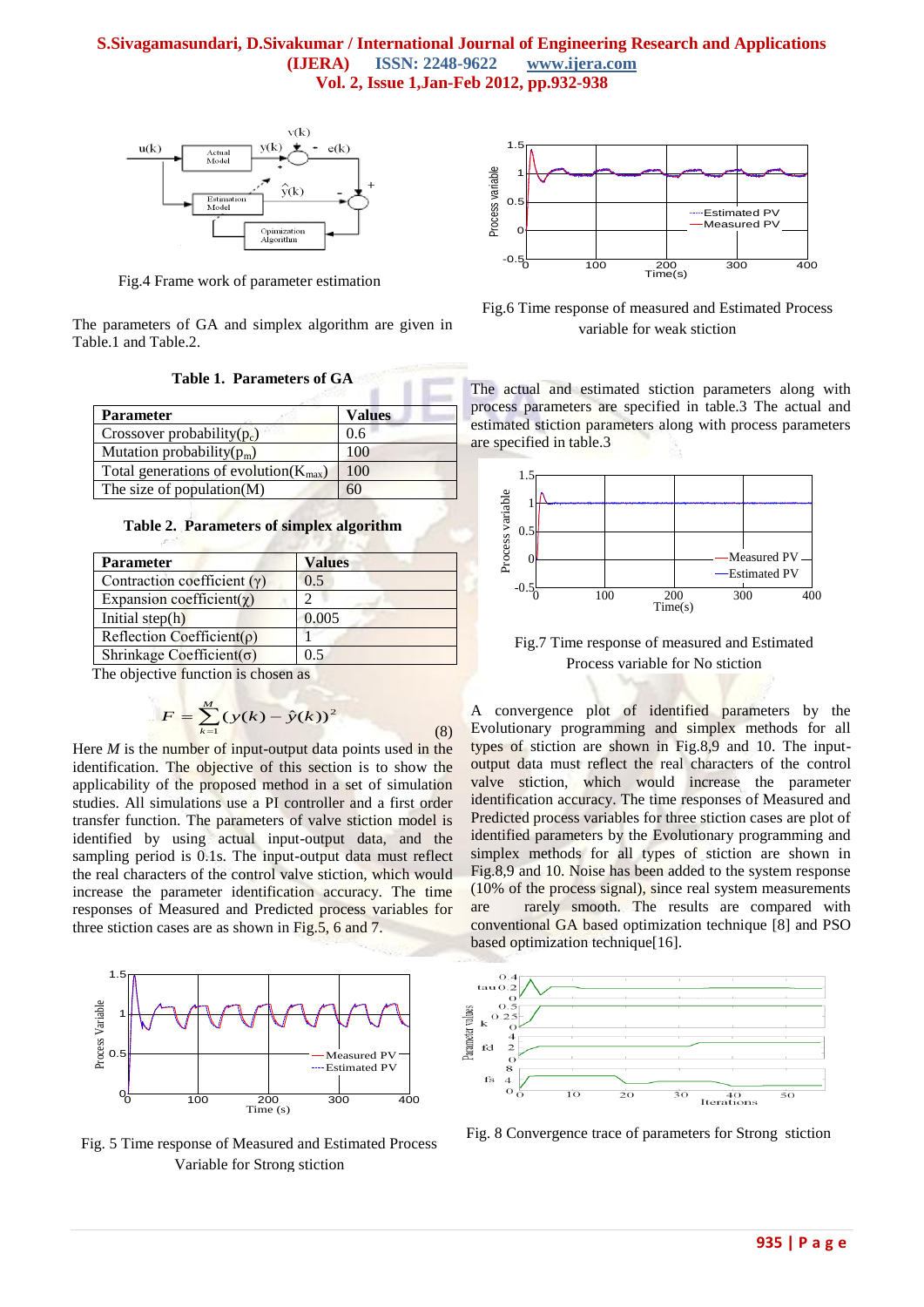

Fig. 9 Convergence trace of parameters for Weak stiction



Fig. 10 Convergence trace of parameters for No stiction case

estimation problem are provided in Tables 3 and 4. From the tables it is inferred that GA with simplex method produce results that are extremely close to the actual value, with the PSO producing an output which appears closer to the actual than the GA.

The results of GA, PSO and GA with simplex methods to the

## **V. REAL TIME IMPLEMENTATION**

The objective of this section is to demonstrate the proposed framework and techniques on a laboratory air flow control system. The piping and instrumentation diagram of the process and its associated control system are shown in fig.11. The process variable (air flow rate) is sensed by differential pressure flow transmitter. This flow transmitter produces current output in the range of 4 to 20 mA. A current to voltage (I/V) converter is used to convert 4 to 20 mA into 1 to 5 volts. This measured voltage (Process Variable) is compared with the reference signal. The difference between the two is given as input to the controller. The controller used is a well tuned PID controller. The controller produces manipulating variable based on the difference between the set point and process variable. The manipulating variable in voltage form is converted into current by a Voltage/Current (V/I) converter. A Current/Pneumatic (I/P) converter is used to convert this

current to pressure (3 to 15 psi) accepted by the control valve. The air failure to open (AFO) pneumatic control valve restricts the path of the air flow in the process pipe line, thus controlling the air flow rate. Controller output (OP) and process variable (PV) data are used for the identification procedure. The sampling time is taken as 0.1s. It is known a priori that the control valve in this control loop is having stiction. The results of this air flow control loop are plotted in Fig.12. The oscillation-detection algorithm applied to controlled signal shows significant oscillations. The identified stiction parameters indicate the presence of stiction, which is causing the sustained oscillations in the OP and PV signals. The utility of the proposed stiction estimation technique is illustrated in the laboratory flow control loop. In this case study, the number of cycles taken for the analysis lies in the range is 6 to 10. All computations reported in this study were carried out using MATLAB/Simulink. All open-loop and closed-loop simulations were accomplished using Simulink. To perform the optimization tasks, MATLAB was employed in conjunction with the Genetic Algorithm and Direct Search Toolbox, *i.e.* the GA function and the simplex functions. The stiction parameter estimates are found to be  $f_s = 0.821$  and *f*D=0.392.



V1 to V4 - Manifold valves; FT - Flow Transmitter; MV-1 to MV-3 - Manual control valves; PS - Power Supply; M1 and M2 - Manometer connections; mA - Milliammeter; DH-De humidifier;I/P - Current to Pressure converter; AFR - Air Filter Regulator; PCV - Pneumatic Control Valve; PRG - Pressure Gauge ; G-2 - Galvanized pipe for cold air flow;

Fig. 11 Piping and Instrumentation Diagram of Laboratory Air Flow Control System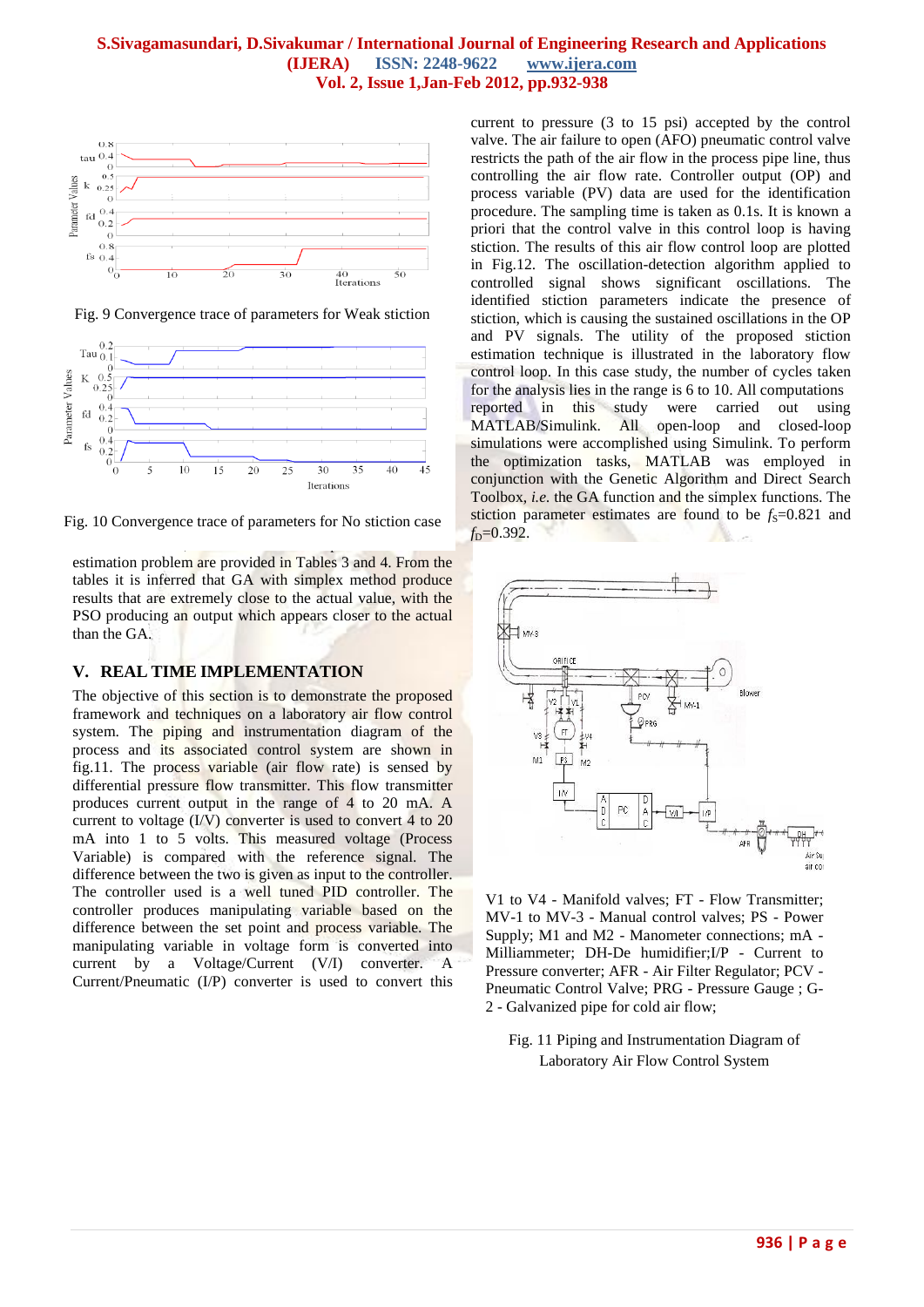|                          | <b>GA</b> based<br>optimization<br><b>Actual Value</b> |          |         | PSO based optimization |         | <b>GA and Simplex</b> (Hybrid<br><b>Evolutionary</b><br>programming) |        |        |
|--------------------------|--------------------------------------------------------|----------|---------|------------------------|---------|----------------------------------------------------------------------|--------|--------|
| <b>Test</b><br>condition | $f_S$                                                  | $f_D$    | $J_{S}$ | J <sub>D</sub>         | $f_{S}$ | Jр                                                                   | Js     | JD     |
| No Stiction              | $\theta$                                               | $\Omega$ | 0.01    | 0.01                   | 0.001   | 0.001                                                                | 0.0001 | 0.0001 |
| Weak<br>Stiction         | 0.65                                                   | 0.35     | 0.612   | 0.219                  | 0.638   | 0.364                                                                | 0.645  | 0.348  |
| Strong<br>Stiction       | 3                                                      | ↑<br>∠   | 2.435   | 2.015                  | 2.845   | 1.939                                                                | 2.921  | 1.973  |

# **Table3. Estimated valve stiction parameters**

# **Table4. Estimated process parameters**

| <b>Actual Value</b> |     | <b>GA</b> based optimization |       |       | <b>PSO</b> based optimization |              | <b>GA and Simplex</b> |  |
|---------------------|-----|------------------------------|-------|-------|-------------------------------|--------------|-----------------------|--|
| IX <sub>n</sub>     | tau | $\mathbf{u}$                 | tau   | Л,    | tau                           | $\mathbf{I}$ | tau                   |  |
| 0.5                 | 0.2 | 0.472                        | 0.187 | 0.488 | 0.215                         | 0.499        | 0.199                 |  |



Fig.12 Response of air flow process with different optimization methods